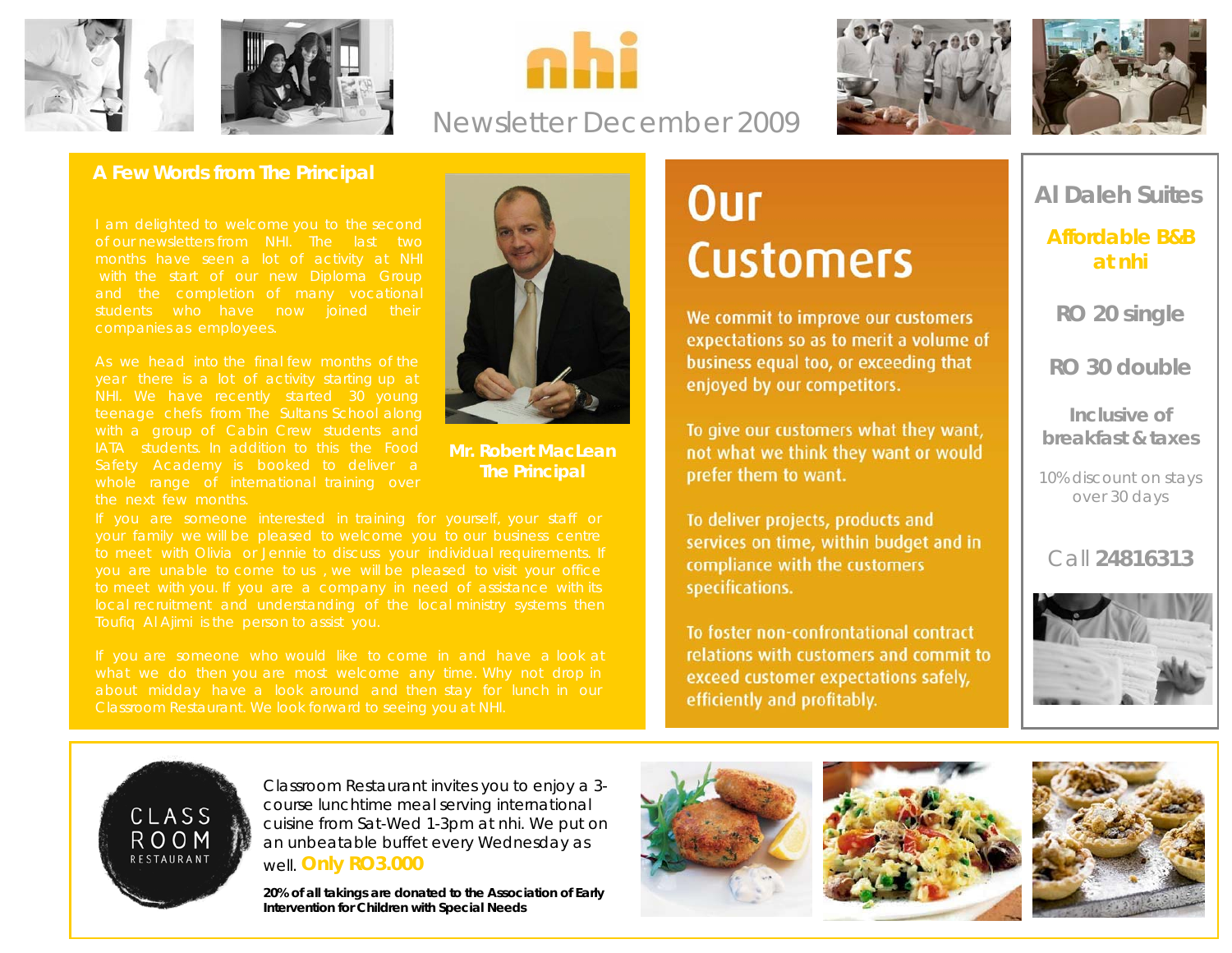## NHI Hosts Celebrity Chef from France

Celebrity Chef Frederic Bourse visited NHI on Saturday 17th October as a part of his recent tour of the Gulf Region conducting demonstrations for Valrhona and Boiron Purees & Fruits in Europe. After an eye-gripping and mouth-watering demonstration at the Al Bustan Palace on the previous day, he performed another outstanding demo for the NHI students in their kitchens.

He spent 4-5 hours in the kitchen showcasing recipes such as Passion Fruit and Raspberry Tartlets Soufflé, Tropicana Verrine and Golden Truffles, all the main ingredients used were from Boiron and Valrhona. An interactive demonstration with the NHI chef students which was thoroughly enjoyed.



### **AH&LA Part Time Hotel Management Diploma**

### **Professional Certificate Courses**

**11th Jan - 2nd Mar 2010** - Managing Front Office Operations **8th Mar - 3rd May 2010** - Managing Housekeeping Operations **4th May - 28th Jun 2010** - Hospitality Sales & Marketing **12th Jul – 31st Aug 2010** - Lodging and the Food Service Industry **6th Sept - 2nd Nov 2010** - Food & Beverage Services **15th Nov-4th Jan 2011** - Food Safety: Managing HACCP Industry

## English Language at Radisson BLU

NHI has recently completed 10 months of tailor-made hospitality English language training for the staff of the Radisson BLU Hotel Muscat across all departments. Taking this initiative has proven to be a very sought after training requirement in the hospitality industry.

"Our tailor-made Hospitality English Course was conducted on three levels - Lower Elementary, Upper Elementary and Pre-Intermediate, over a 10 month period at the Radisson BLU Hotel. A total of 16 Radisson BLU employees from different departments participated in the course which primarily focused in honing the language skills of the trainees in tune with their working environment The course was communicative in approach and intensive with activities ranging from closely structured grammar practice to relatively open-ended role plays", said Gladwin George, English Language Instructor at NHI.



### **Course starting 11th January 2010 – Register Now!**

### Managing Front Office Operations

This course presents a systematic approach to front office procedures by detailing the flow of business through a hotel, from the reservations process to check-out and account settlement. The course also examines the various elements of effective front office management, paying particular attention to the planning and evaluation of front office operations and to human resources management.



## Building Middle Management in Oman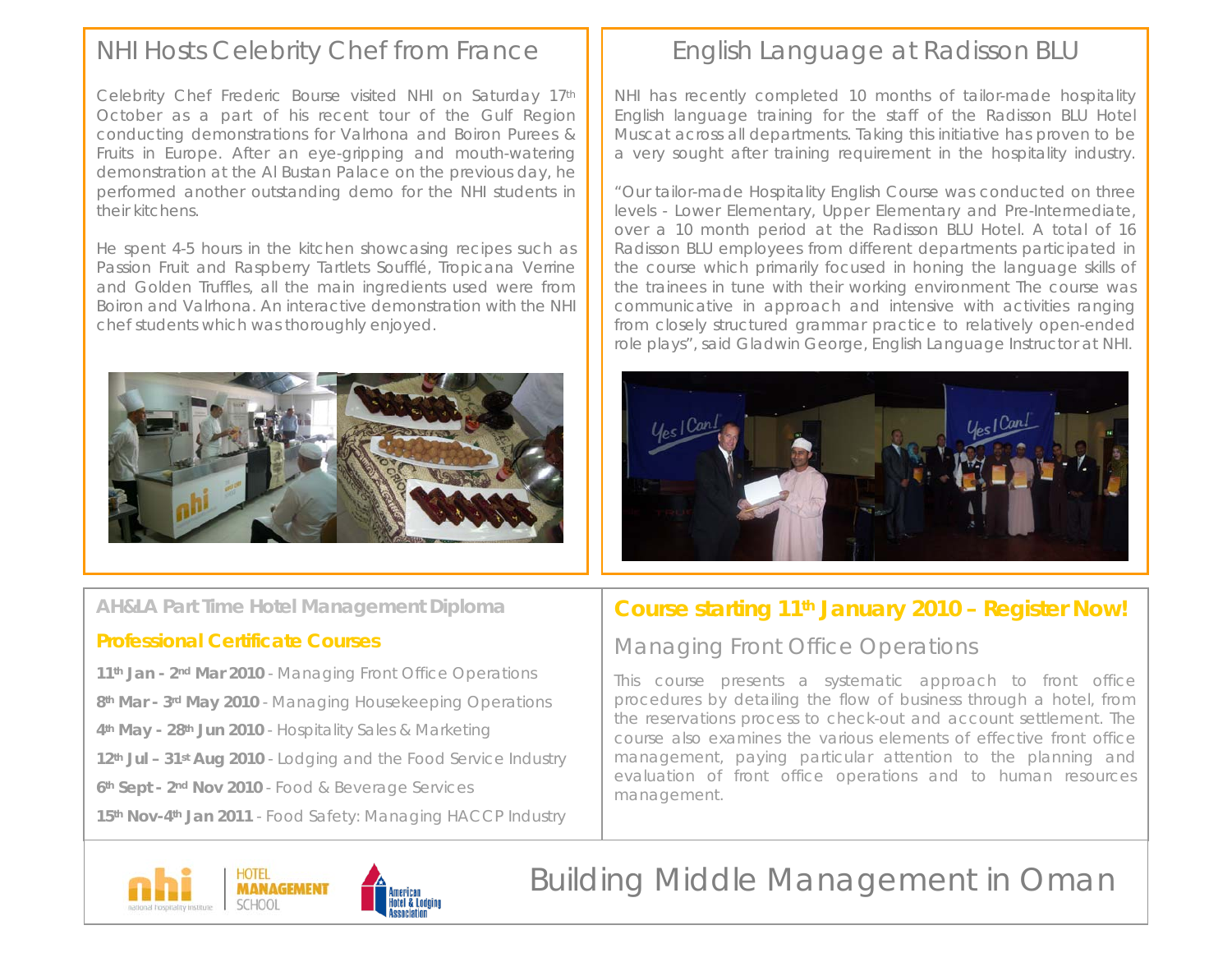## Christmas Lunch

*Roast butternut squash soup \*\*\*\*\*\*\*\*\*\*\*\*\*\*\*\**

*Roast turkey with chestnut stuffing, brussel sprouts, glazed carrot batons, roast potatoes, cranberry sauce and gravy \*\*\*\*\*\*\*\*\*\*\*\*\*\*\*\**

*(vegetarian option) Spinach ravioli with mushroom sauce and pesto \*\*\*\*\*\*\*\*\*\*\*\*\*\*\*\**

*Christmas pudding or daily special dessert*

*\*\*\*\*\*\*\*\*\*\*\*\*\*\*\*\**

*Coffee and mince pies* 

#### **Price: RO 8/- per person Timing: 1:00pm to 3:00pm Saturday to Wednesday**

 *20% of the lunch price will be donated to the* **Early Intervention for Children with Special Needs.**  *For every lunch sold during this period* 

# GIFT IDEAS

### Vouchers for:

- Cookery Classes
- Beauty Therapy Classes
- Manicures, Pedicures & Facials



CLASS ROOM



### **recipe of the month**  crumble-topped mince pies

**INGREDIENTS** 125g unsalted butter, chilled and diced 200g [flour,](http://www.bbcgoodfood.com/content/knowhow/glossary/flour/) plus a little extra for rolling 1 tbsp icing sugar grated zest 1 [orange](http://www.bbcgoodfood.com/content/knowhow/glossary/orange/) 200g mincemeat **FOR THE CRUMBLE TOPPING** 25g ground almonds 25g flaked almonds pinch ground cinnamon 25g unsalted butter , melted 25g soft light brown sugar



#### **Method**

To make the pastry, rub the butter into the flour until the mixture resembles fine breadcrumbs. Add the icing sugar and orange zest. Spoon in 4 tbsp water, mixing with a knife until the dough starts to come together. Knead lightly, flatten into a disc, wrap in cling film and chill for at least 30 mins.

Heat oven to 180C/fan 160C/gas 4. On a lightly floured work surface, roll the pastry out to a 2-3mm thickness. Using a 9-10cm fluted cutter, stamp out discs from the pastry. Re-roll any trimmings and stamp out more discs until the pastry is used up. Line two 8 hole muffin tins with the pastry discs, then fill each pastry shell with 1 heaped tsp mincemeat and spread out to smooth. Can be frozen, uncooked, in trays for up to 1 month.

Combine the crumble ingredients in a small bowl, then sprinkle a little over the top of each mince pie. Bake on the middle shelf of the oven for about 20 mins until the pastry is cooked and golden brown. Cool in the tins for 5 mins, then serve with crème fraîche.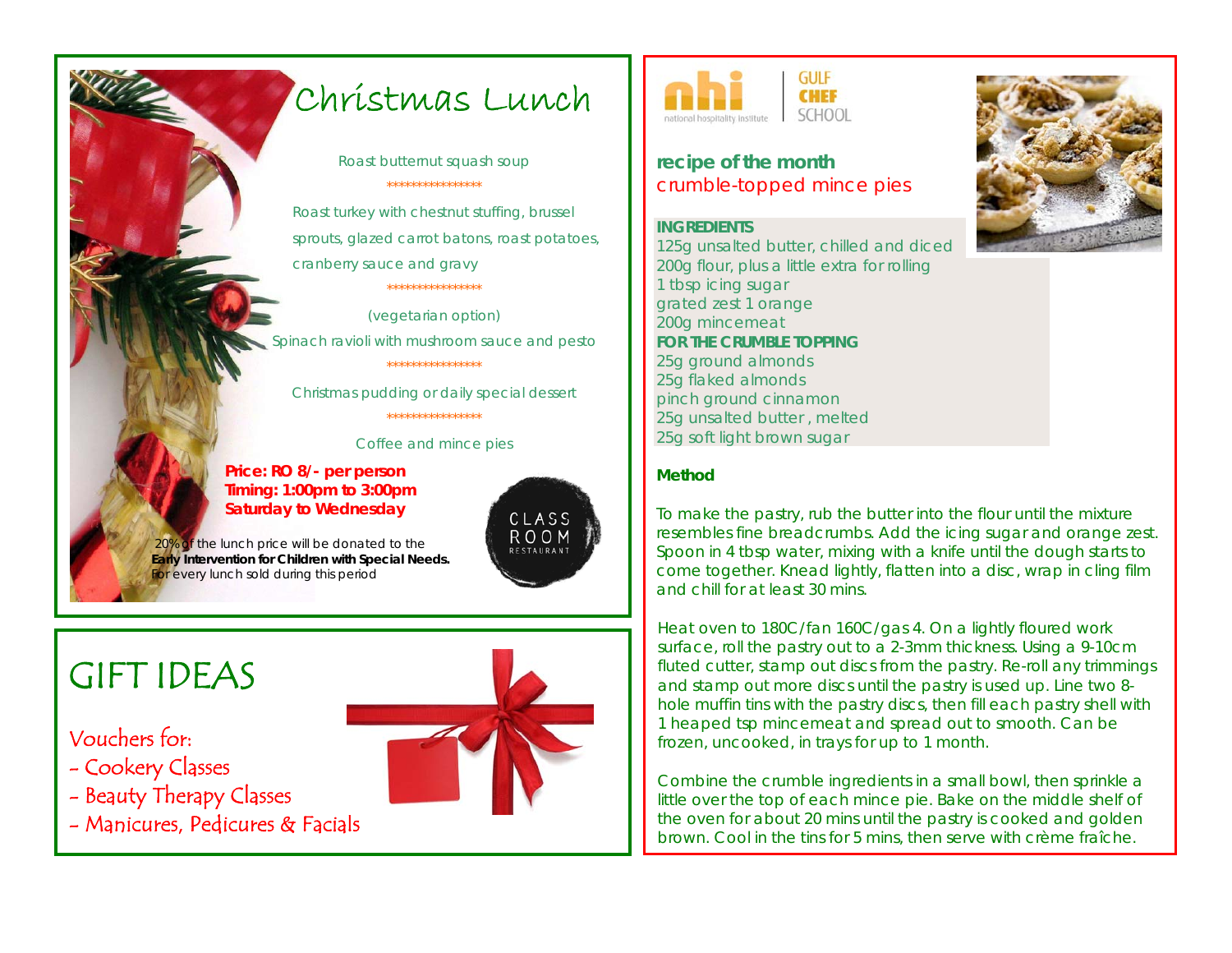## THE GALLERY





Barr Al Jissah Resort & Spa